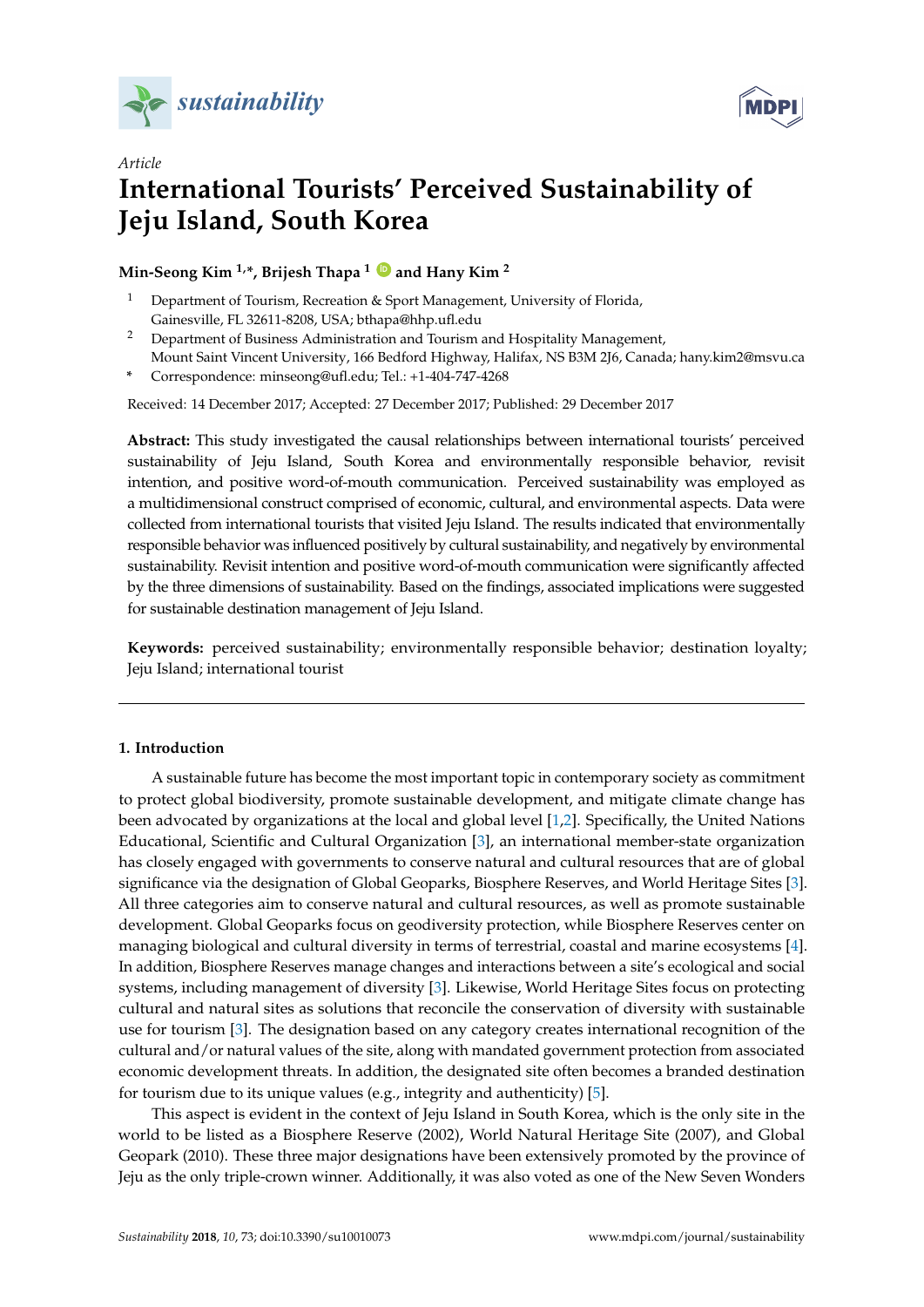of Nature in 2011 [\[6,](#page-9-5)[7\]](#page-9-6). Such accolades make Jeju Island a unique tourism destination for both domestic and international tourists. Jeju Island has been popular among tourists for decades due to its global reputation, and visitation trends indicate additional influx of international tourists is expected. Overall, there have been rapid annual visitatio[n i](#page-1-0)ncreases (see Figure 1), except in 2015 due to the breakout of the Middle East Respiratory Syndrome (MERS) [\[7\]](#page-9-6).

<span id="page-1-0"></span>

**Figure 1.** International tourist trends to Jeju Island. **Figure 1.** International tourist trends to Jeju Island.

With 12.6 million visitors (80% domestic and 20% international) annually and poised for further With 12.6 million visitors (80% domestic and 20% international) annually and poised for further growth [8], the island destination is concerned about sustainability of its natural and cultural growth [\[8\]](#page-9-7), the island destination is concerned about sustainability of its natural and cultural resources [9]. Jeju Island has embraced sustainability with emphasis on its environmental aspects resources [\[9\]](#page-9-8). Jeju Island has embraced sustainability with emphasis on its environmental aspects (e.g., investment in wind power and electronic vehicles), while other sustainable practices have (e.g., investment in wind power and electronic vehicles), while other sustainable practices have intensified due to the "Green Tourism" policy formulated by the Ministry of Culture, Sports and intensified due to the "Green Tourism" policy formulated by the Ministry of Culture, Sports and Tourism. Additionally, sustainability plans for the entire province have also been initiated by the Tourism. Additionally, sustainability plans for the entire province have also been initiated by the governor to balance the economy, ecology and society of Jeju Island [9]. Although the private sector governor to balance the economy, ecology and society of Jeju Island [\[9\]](#page-9-8). Although the private sector (i.e., tourism and hospitality enterprises) is largely interested in increasing visitor arrivals along with (i.e., tourism and hospitality enterprises) is largely interested in increasing visitor arrivals along with additional development of tourism infrastructure, the existing resources have demonstrated additional development of tourism infrastructure, the existing resources have demonstrated degradation via intensive land use [\[9\]](#page-9-8). Stakeholders such as residents along with private and public sector entities have been consulted to address growth concerns, as well as mitigation of impacts via sustainable practices [\[10,](#page-9-9)[11\]](#page-9-10). As additional policies and objectives are further pursued, however, the roles of tourists and their behavioral actions have yet to be addressed.

Tourists should be considered as a major stakeholder in the process, and are essential to Tourists should be considered as a major stakeholder in the process, and are essential to incorporate their perspectives with respect to the visited destination [\[12](#page-9-11)-16]. From a market orientation perspective, tourists with positive perceptions and attitudes toward a destination may lead to potential contributions via financial support (e.g., more frequent purchases and use of local services and goods) and non-financial support (e.g., being an advocate for sustainable initiatives) for sustainable tourism development [\[12\]](#page-9-11). Furthermore, tourists who are satisfied with their experience are more likely to be supportive of the destination's sustainable tourism development [\[13\]](#page-9-12). Hence, tourism products and services, specifically those related to sustainable tourism benefit from tourists' input, as they are key actors to assist destinations to maintain the goals of economic development and conservation [13–15]. Nonetheless, international tourists also have negative impacts towards and conservation [\[13](#page-9-12)[–15\]](#page-10-1). Nonetheless, international tourists also have negative impacts towards destination's sustainability [17,18], as they may not be aware of their behaviors due to lack of cultural destination's sustainability [\[17](#page-10-2)[,18\]](#page-10-3), as they may not be aware of their behaviors due to lack of cultural knowledge or ecology [19], nor care given their short length of stay [20]. knowledge or ecology [\[19\]](#page-10-4), nor care given their short length of stay [\[20\]](#page-10-5).

Tourists' potential negative role demonstrates the need to exhibit environmentally responsible Tourists' potential negative role demonstrates the need to exhibit environmentally responsible behaviors, especially within a fragile ecosystem that advocates sustainability [13,19,21]. Furthermore, behaviors, especially within a fragile ecosystem that advocates sustainability [\[13](#page-9-12)[,19](#page-10-4)[,21\]](#page-10-6). Furthermore, changes in depreciative behaviors via direct (e.g., regulations, enforcement, and access restrictions) changes in depreciative behaviors via direct (e.g., regulations, enforcement, and access restrictions)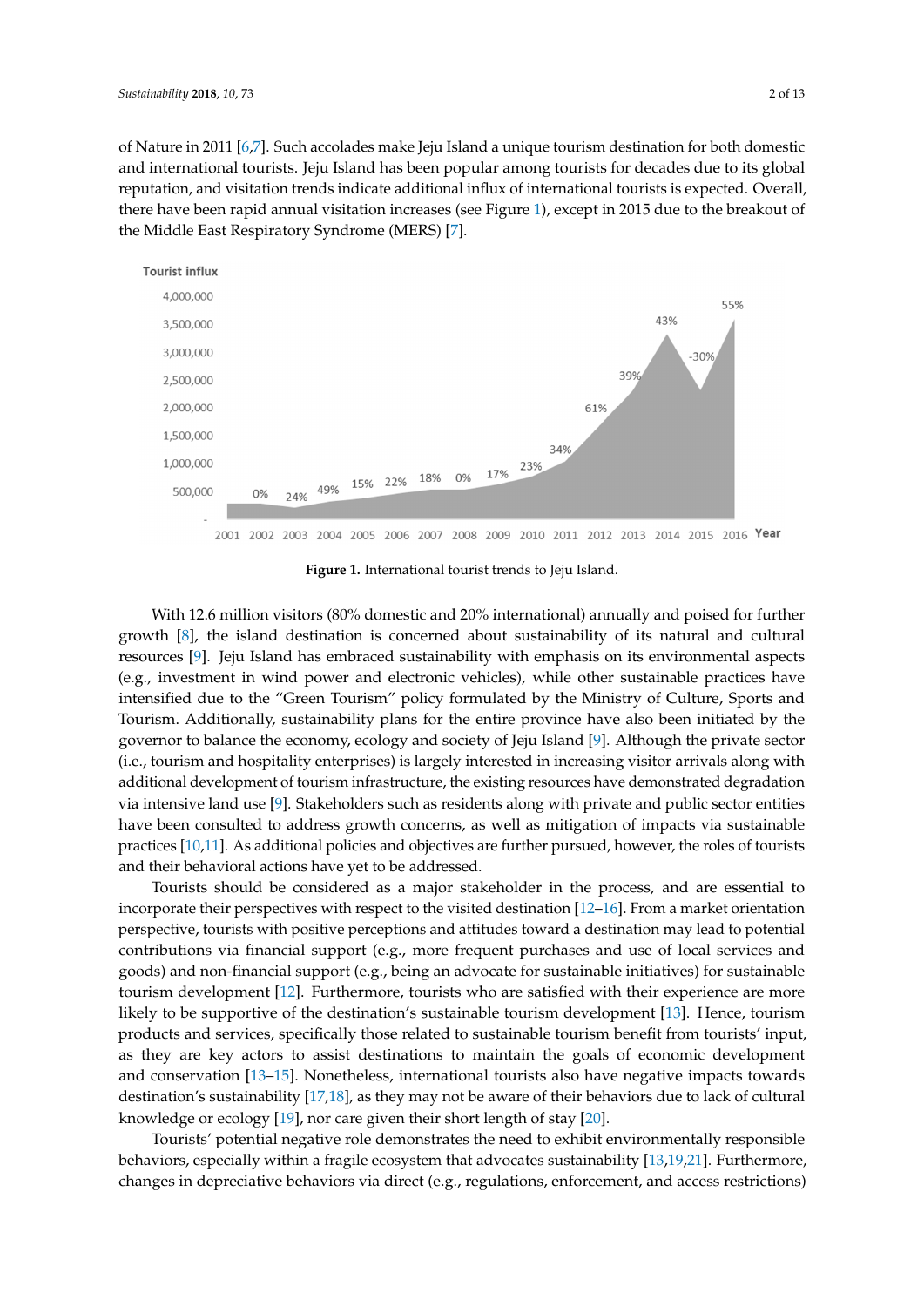and indirect (e.g., educational materials, interpretation, and signage) management actions are critical, but first requires an assessment of visitors' knowledge and perception of the destination as well as acceptable responsible behaviors [\[22](#page-10-7)[,23\]](#page-10-8). Since a key management goal is to achieve destination competitiveness, the importance of tourist perceptions of the site is warranted to assess and subsequently enhance performance [\[23,](#page-10-8)[24\]](#page-10-9).

In the case of Jeju Island, assessing and managing tourists' behaviors is a central component to address within the context of a sustainable tourism framework. Notably, a sustainability strategy with a focus on tourists could offer a competitive advantage, and enhance Jeju Island's sustainability performance [\[10,](#page-9-9)[25\]](#page-10-10). Moreover, tourists' behavioral intention such as revisit and recommendation (i.e., positive word-of-mouth) can be another essential proxy to examine their perception of the destination (i.e., whether it is attractive enough to visit or recommend). Therefore, the purpose of this study was to examine the influences of perceived sustainability on international tourists' revisit intention, positive word-of-mouth, and environmentally responsible behavior at Jeju Island, South Korea. This study framed perceived sustainability as a multi-dimensional construct (i.e., economic, cultural, and environmental dimensions) grounded on previous research [\[12\]](#page-9-11). Based on the noted constructs, a proposed model was conceptualized and empirically tested.

#### **2. Literature Review**

#### <span id="page-2-0"></span>*2.1. Sustainability of Tourism*

The conceptual underpinnings of sustainable tourism are adapted from the three dimensions of sustainable development: economic, social-cultural, and environmental [\[2\]](#page-9-1). Sustainable tourism is designed to satisfy the needs and demands of host regions and tourists, while enhancing and protecting opportunities for future generations [\[15,](#page-10-1)[26\]](#page-10-11). More specifically, the principles are to: (1) embrace built, cultural, and natural components; (2) safeguard natural resources for tourism; (3) improve local host community's quality of life and living conditions; and (4) satisfy and attract tourists [\[13](#page-9-12)[,27–](#page-10-12)[29\]](#page-10-13).

The three-dimensional approach (i.e., economic, social, and environmental) has been commonly employed in sustainable tourism [\[12,](#page-9-11)[13,](#page-9-12)[30,](#page-10-14)[31\]](#page-10-15). First, the economic dimension of sustainable tourism seeks to meet the host population's economic needs and maximize outputs along with minimization of costs to enhance the vitality of the tourism industry [\[12](#page-9-11)[,13](#page-9-12)[,29\]](#page-10-13). More specifically, sustainable tourism results in increased employment opportunities and income, improvement in living standards, and infrastructure growth [\[32\]](#page-10-16). Second, cultural sustainability is defined as the continuation of identity, way of life, and local values of a group of people [\[33\]](#page-10-17). Thus, the cultural component emphasizes the protection of local areas and communities' socio-cultural resources and human-environment interactions, with focus on activities that provide opportunities for cultural exchanges and interactions among suppliers, travel intermediaries, residents, and tourists [\[13,](#page-9-12)[15,](#page-10-1)[30\]](#page-10-14). Third, the environmental dimension of sustainability promotes the protection of natural capital, ecological diversity and process, and addresses the use of both renewable and non-renewable resources [\[12](#page-9-11)[,34\]](#page-10-18). In addition, this dimension involves linking economic benefits into environmental protection at a destination, minimizing negative influences of visitors, and educating residents and visitors about environmental protection [\[1\]](#page-9-0).

Based on the dimensions of sustainability, destinations should ensure input and align its responsibilities with demands of all stakeholders [\[35](#page-10-19)[,36\]](#page-10-20). A stakeholder is defined as "any group or individual who can affect or is affected by" the attainment of tourism development [\[35\]](#page-10-19) (p. 46). Stakeholder theory focuses on multiple parties involved in the tourism development process (e.g., tourists, residents, entrepreneurs, and local government officials). Each legitimate individual or group participates in tourism development related activities to obtain benefits [\[36\]](#page-10-20). Basically, the key purpose in tourism development is to co-ordinate stakeholder interests [\[35\]](#page-10-19). While all stakeholders do not need to be equally involved, however, it requires that interests of all to be assessed. In particular, the failure to identify tourists' interest within a process may limit sustainable tourism development [\[37\]](#page-10-21).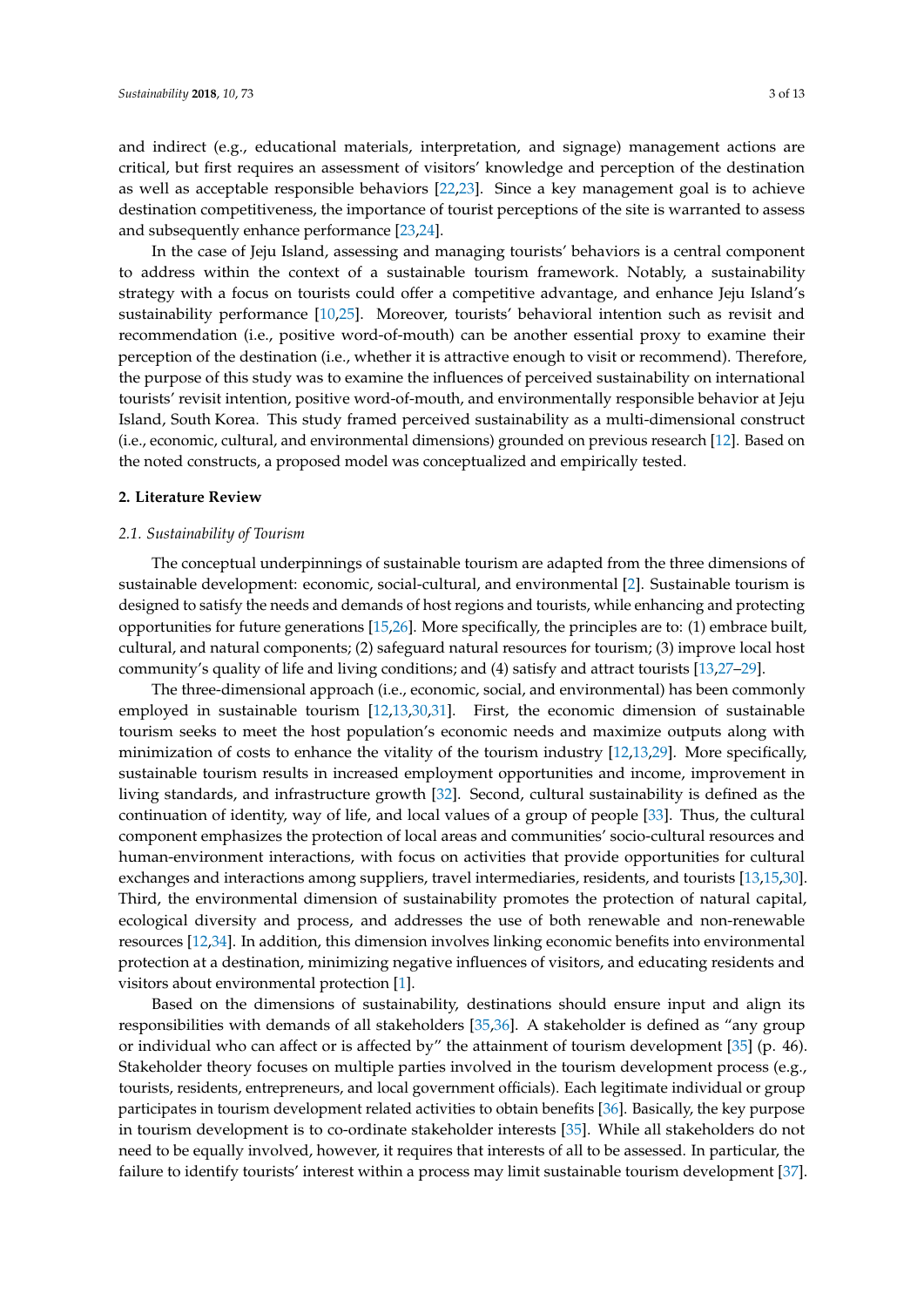the long-term [\[36](#page-10-20)[,37\]](#page-10-21).

Thus, this theory suggests that actual or potential visitors also need to be involved and value a destination's sustainability policies and initiatives to adequately implement sustainable practices in

# 2.1.1. Perceived Sustainability and Environmentally Responsible Behavior

Prior research has underscored the importance of sustainable practices such as managing tourist behaviors, and visitation numbers for nature-based attractions [\[38–](#page-10-22)[40\]](#page-11-0). It has documented that positive consequences of nature-based tourism development include support for national and local economy, learning about culture and nature, and sustainability of economic, socio-cultural, and ecological environments [\[40\]](#page-11-0). More specifically, tourists' environmentally responsible behavior is critical to minimize any negative impacts at the visited attractions.

In a tourism context, environmentally responsible behavior is based on how well a tourist understands the impact of his/her behavior on the natural environment of the destination [\[21,](#page-10-6)[37\]](#page-10-21). In addition, environmentally responsible behavior is promoted by personal experience with a destination's natural resources and participation in an eco-travel activity within a nature-based setting [\[21\]](#page-10-6). Furthermore, tourists' experiences in a nature-based context allow observation of a destination's natural resources, thus leading them to engage in a more environmentally responsible manner [\[38\]](#page-10-22). Thus, this study proposes that perceived sustainability is a driver of environmentally responsible behavior among tourists:

**Hypothesis 1 (H1).** *Perceived sustainability (economic, cultural, and environmental) has a positive effect on environmentally responsible behavior*.

#### <span id="page-3-0"></span>2.1.2. Perceived Sustainability and Destination Loyalty

Tourists' perception of a destination greatly influences their attitudes, which may result in behavioral intentions such as revisit and positive word of mouth [\[41](#page-11-1)[–43\]](#page-11-2). These behavioral intentions are generally referred as destination loyalty, which corresponds to loyalty in consumer based brand equity [\[44,](#page-11-3)[45\]](#page-11-4). Specifically, the consumer loyalty construct is attitudinal and refers to behavioral loyalty towards a product or service [\[46,](#page-11-5)[47\]](#page-11-6). The concept of consumer loyalty has been utilized as a proxy to determine destination preference, including both visit and revisit intentions in the decision-making process [\[42](#page-11-7)[,45,](#page-11-4)[48\]](#page-11-8), as well as recommendation intentions via positive word-of-mouth communication [\[42\]](#page-11-7).

Both the revisit intentions and positive word-of-mouth communication have always been important for destinations due to the potential to translate into economic benefits through monetary spending by tourists [\[24](#page-10-9)[,49–](#page-11-9)[51\]](#page-11-10). From an empirical perspective, destination loyalty has been viewed as a significant indicator of sustainability. For example, tourists value a destination if they consider it to be economically, culturally, and environmentally meaningful [\[52\]](#page-11-11). Thus, the following hypotheses are formulated:

**Hypothesis 2 (H2).** *Perceived sustainability (economic, cultural, and environmental) has a positive effect on revisit intention*.

**Hypothesis 3 (H3).** *Perceived sustainability (economic, cultural, and environmental) has a positive effect on positive word-of-mouth communication*.

In summary, stakeholders' support for community's initiatives, as well as their participation to promote conservation and be involved in the planning process result in sustainable tourism development [\[16](#page-10-0)[,27](#page-10-12)[,29](#page-10-13)[,53\]](#page-11-12). Sustainable tourism development needs to protect and enhance opportunities for the future by meeting the needs of both host regions and tourists [\[53\]](#page-11-12). In this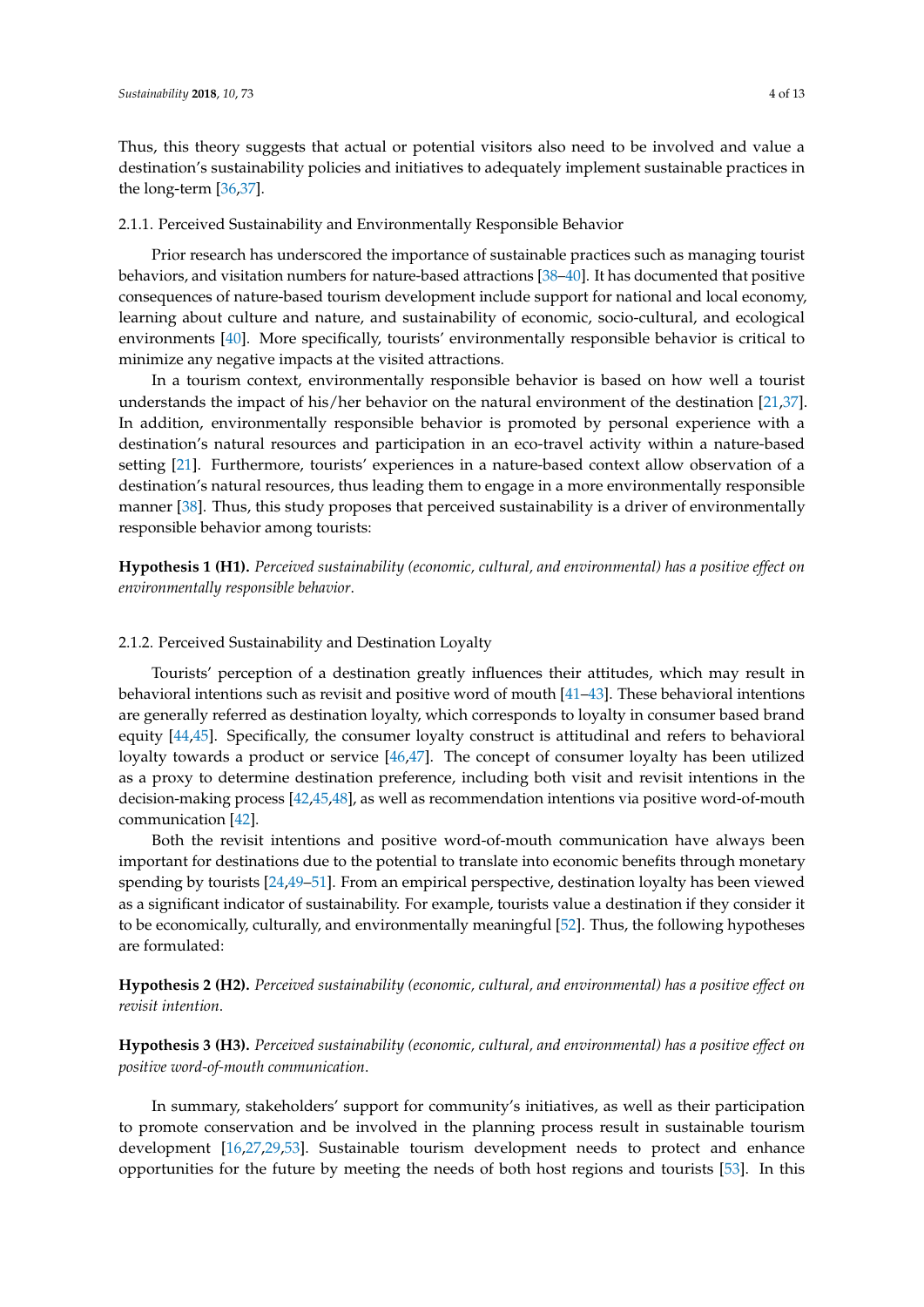context, tourism development embraces tourists' intention to behave responsibly, include support for policies, commitment to maintain environmental quality, and avoid any disruptive activity as a stakeholder [\[21\]](#page-10-6). Additionally, tourist behaviors within a nature-based setting create impacts on the natural resources, and influence destinations' sustainability [\[16](#page-10-0)[,37](#page-10-21)[,54\]](#page-11-13). Thus, tourist behaviors need to be assessed for destination management as well as to sustain its ecological values, especially at a World Heritage Site [\[5\]](#page-9-4). In addition, tourists could optimize experiences to participate in environmentally responsible behaviors at a destination, thus results in positive word-of-mouth communication and repeat visitation [\[5](#page-9-4)[,55\]](#page-11-14). Herein, environmentally responsible behavior can be interpreted as one of the behavioral or destination loyalty dimensions.

#### <span id="page-4-0"></span>**3. Methods**

#### *3.1. Sample and Data Collection*

Data were collected with a cross-sectional survey of international tourists that visited Jeju Island. More specifically, Chinese and Japanese tourists were sampled as they account for approximately 80% of all international tourists [\[8\]](#page-9-7). Two versions of the questionnaire were formulated (i.e., Chinese and Japanese). A blind translation-back-translation approach was conducted with consistency and accuracy to minimize translation errors [\[56\]](#page-11-15). The surveys were translated from English by graduate students and bilingual professors from the U.S. The final version was reviewed by four members from tourism institutions in China and Japan. Representatives from ten tour operators in Jeju Island were contacted to explain the objectives of the study. Upon agreement, the representatives distributed the questionnaires to their clients, who were international tourists. A Korean souvenir was provided to participants as a courtesy thank you (i.e., a traditional Korean bookmark worth US\$ 1). The questionnaire was distributed and collected at the end of their trip. A total of 500 surveys were distributed during May 2016. Of the 343 returned responses, 300 were used for analysis as 43 were removed due to missing information.

# *3.2. Operationalization of Variables and Analysis*

All constructs and items were adapted from the literature: perceived sustainability [\[12\]](#page-9-11), environmentally responsible behavior [\[21\]](#page-10-6), revisit intention, and positive word-of-mouth [\[24\]](#page-10-9). Each item was measured on a 7-point Likert scale anchored by "1 = strongly disagree" and "7 = strongly agree". Data analysis was conducted with SPSS 20.0 (IBM Corp, Armonk, NY, USA) and AMOS 20.0 (IBM SPSS, Chicago, IL, USA). Reliability analysis was assessed via Cronbach's alpha coefficients. Confirmatory factor analysis (CFA) was conducted to test the relationships between the latent variables and indicators, as well as to examine the validity of each construct. Finally, structural equation modeling (SEM) was conducted to test the proposed model. This statistical technique examines the interrelationships among multiple mediators as well as independent and dependent variables simultaneously based on empirical data [\[57\]](#page-11-16). The application within a sustainable tourism context enables to identify dimensions of perceived sustainability, along with the potential influence to encourage environmentally responsible behavior and enhance destination loyalty.

#### **4. Results**

#### *4.1. Sample Characteristics*

Based on the sample, females represented 59.0% and males 41.0%. The nationalities were overwhelmingly Chinese (80.4%) and Japanese (19.6%). The breakdown of age group was as follows: 34.3% in their twenties, 52.0% in their thirties, 10.3% in their forties, and 3.3% fifty or older. In terms of education, 73% had 2- or 4-year college degrees, followed by high school graduates (19.3%), and postgraduate degrees (7.7%). The annual household income varied, with 36.3% at \$30,000–\$49,999, 28.3% at \$50,000–\$69,999, 16.3% at below \$29,999, and 11.3% at \$70,000–\$89,999. The travel composition ranged from family member (32.0%), friend (23.0%), spouse (23.0%), and alone (4.7%). Regarding trip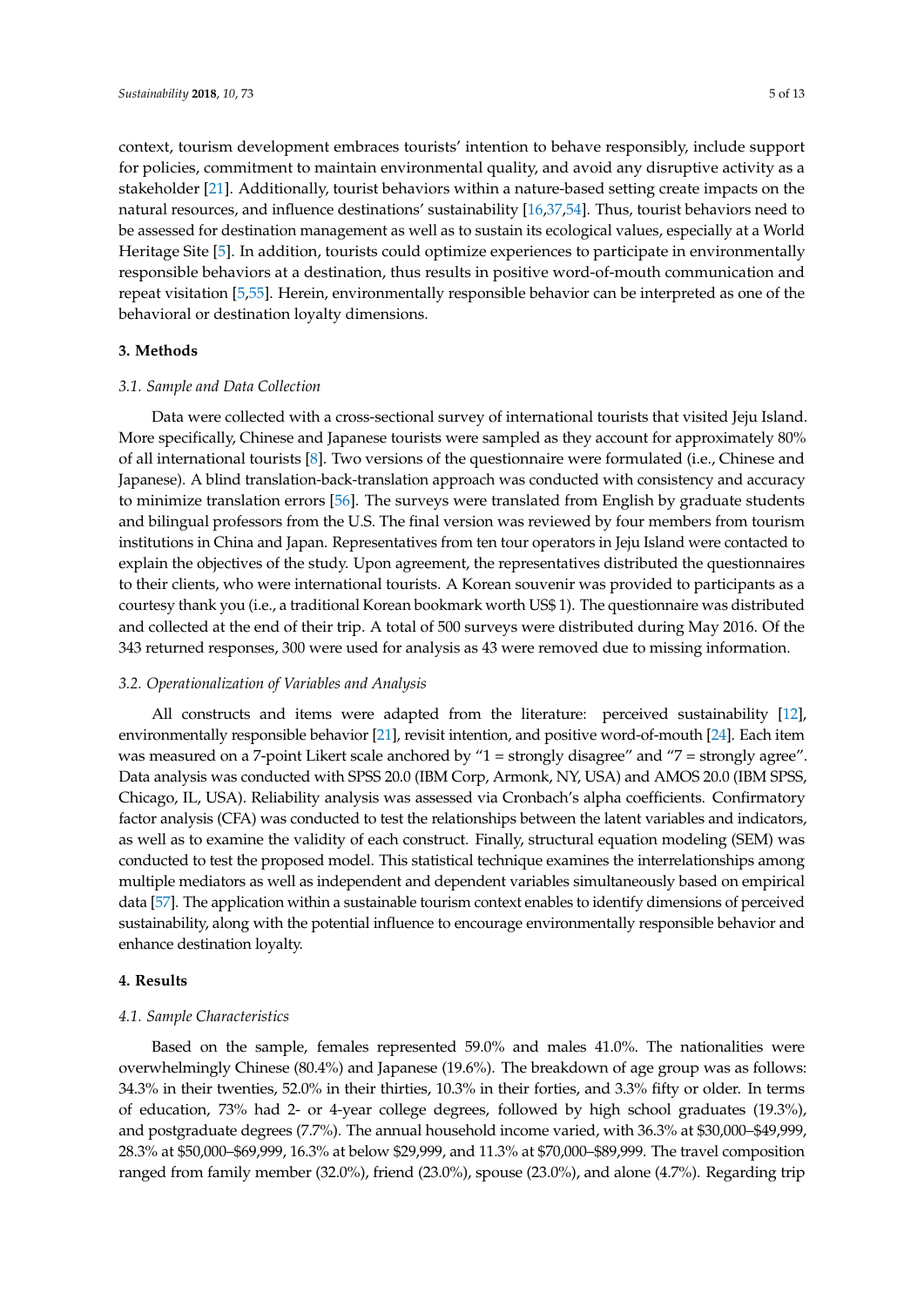purpose, 99% of the respondents reported to be leisure travelers. In addition, the overwhelming majority of respondents (95.3%) were first time visitors to Korea.

#### *4.2. Measurement Model*

The measures were subject to reliability and validity analyses. Reliabilities ranged from 0.722 to 0.907, which exceeded the acceptable level of 0.70 [\[58\]](#page-11-17). All measures were subsequently subjected to a CFA to test validity which indicated good fits:  $\chi^2$  = 234.728, d.f. = 104,  $p < 0.001$ , GFI = 0.915, AGFI = 0.876, CFI = 0.961, NFI = 0.932, RMR = 0.076, RMSEA = 0.065 (see Table [1\)](#page-5-0) [\[57](#page-11-16)[,59\]](#page-11-18). In addition, all standardized factor loadings exceeded 0.50  $(p < 0.01)$  that illustrated convergent validity's evidence. Discriminant validity was checked by comparison of the proportion of variance extracted (AVE) in each variable to the square of the coefficients that represented its correlation with other variables [\[60\]](#page-11-19). The AVEs in all variables exceeded the respective squared correlation estimate, which showed evidence of discriminant validity (see Table [2\)](#page-5-1).

Table 1. Results of confirmatory factor analysis for measurement model.<sup>1</sup>

<span id="page-5-0"></span>

| <b>Constructs and Items</b>                                                                                 | Standardized<br>Loading | t-Value |
|-------------------------------------------------------------------------------------------------------------|-------------------------|---------|
| Perceived economic sustainability ( $\alpha = 0.907$ )                                                      |                         |         |
| I have observed authorities in Jeju Island make investments to attract tourists.                            | 0.833                   | Fixed   |
| I have experienced that Jeju Island has good basic infrastructures.                                         | 0.823                   | 16.836  |
| I consider the tourist services at Jeju Island provide good value for the money spent.                      | 0.868                   | 18.189  |
| I think the economic benefits of tourism in Jeju Island are greater than the economic costs.                | 0.851                   | 17.694  |
| Perceived cultural sustainability ( $\alpha = 0.851$ )                                                      |                         |         |
| I think Jeju Island values its historical heritage.                                                         | 0.695                   | Fixed   |
| I think Jeju Island values its cultural heritage.                                                           | 0.826                   | 11.966  |
| I think local cultural and historical heritage resources and authenticity are being preserved for tourism.  | 0.799                   | 11.760  |
| Perceived environmental sustainability ( $\alpha = 0.829$ )                                                 |                         |         |
| I think the level of pollution in Jeju Island is acceptable.                                                | 0.762                   | Fixed   |
| I think the level of smell in Jeju Island is acceptable.                                                    | 0.893                   | 15.403  |
| I think crowd levels are acceptable even during the peak tourist season.                                    | 0.797                   | 13.952  |
| Environmentally responsible behavior ( $\alpha = 0.853$ )                                                   |                         |         |
| I accept the control policy about no entrance to the wetlands.                                              | 0.774                   | Fixed   |
| I assist to maintain the local environmental quality (e.g., conservation of local environmental resources). | 0.799                   | 13.688  |
| I report any environmental pollution or resource degradation to park administration.                        | 0.873                   | 14.321  |
| I try not to disrupt the flora and fauna during my trip to the park.                                        | deleted                 |         |
| Revisit intention ( $\alpha$ = 0.722)                                                                       |                         |         |
| I will revisit Jeju Island in the future.                                                                   | 0.606                   | Fixed   |
| I will probably revisit Jeju Island in two years.                                                           | 0.945                   | 11.670  |
| Positive word-of-mouth communication ( $\alpha$ = 0.901)                                                    |                         |         |
| I will recommend Jeju Island to others.                                                                     | 0.932                   | Fixed   |
| I will encourage other people to visit Jeju Island.                                                         | 0.879                   | 24.134  |

<span id="page-5-1"></span><sup>1</sup> χ<sup>2</sup> = 234.728, d.f. = 104 (χ<sup>2</sup>/d.f. = 2.257), *p* < 0.001, RMSEA = 0.065, NFI = 0.932, CFI = 0.961, IFI = 0.961, TLI = 0.948.

| <b>Constructs</b> | Mean SD |             | <b>PNS</b> | <b>PCS</b> | <b>PES</b> | <b>ERB</b> | RI        | <b>PWM</b> |
|-------------------|---------|-------------|------------|------------|------------|------------|-----------|------------|
| <b>PNS</b>        | 5.298   | 0.843       | 1          |            |            |            |           |            |
| <b>PCS</b>        | 4.917   | 0.899       | $0.416**$  | 1          |            |            |           |            |
| <b>PES</b>        |         | 5.622 0.831 | $0.634**$  | $0.527**$  | 1          |            |           |            |
| ERB               |         | 3.856 1.235 | 0.067      | $0.338**$  | 0.048      |            |           |            |
| RI                | 4.848   | 1.006       | $0.376**$  | $0.425**$  | $0.378**$  | $0.288**$  |           |            |
| <b>PWM</b>        | 5.098   | 1.038       | $0.514**$  | $0.402**$  | $0.485**$  | $0.217**$  | $0.780**$ |            |
| CCR <sup>a</sup>  |         |             | 0.908      | 0.818      | 0.859      | 0.857      | 0.765     | 0.901      |
| AVE <sup>b</sup>  |         |             | 0.712      | 0.601      | 0.671      | 0.667      | 0.630     | 0.821      |

**Table 2.** Construct intercorrelations (Φ), mean, standard deviation (SD), CCR, and AVE.

PNS: Perceived economic sustainability; PCS: Perceived cultural sustainability; PES: Perceived environmental sustainability; ERB: Environmentally responsible behavior; RI: Revisit intention; PWM: Positive word-of-mouth communication; \*\*  $p < 0.01$ ; <sup>a</sup> Composite construct reliability; <sup>b</sup> Average variance extracted.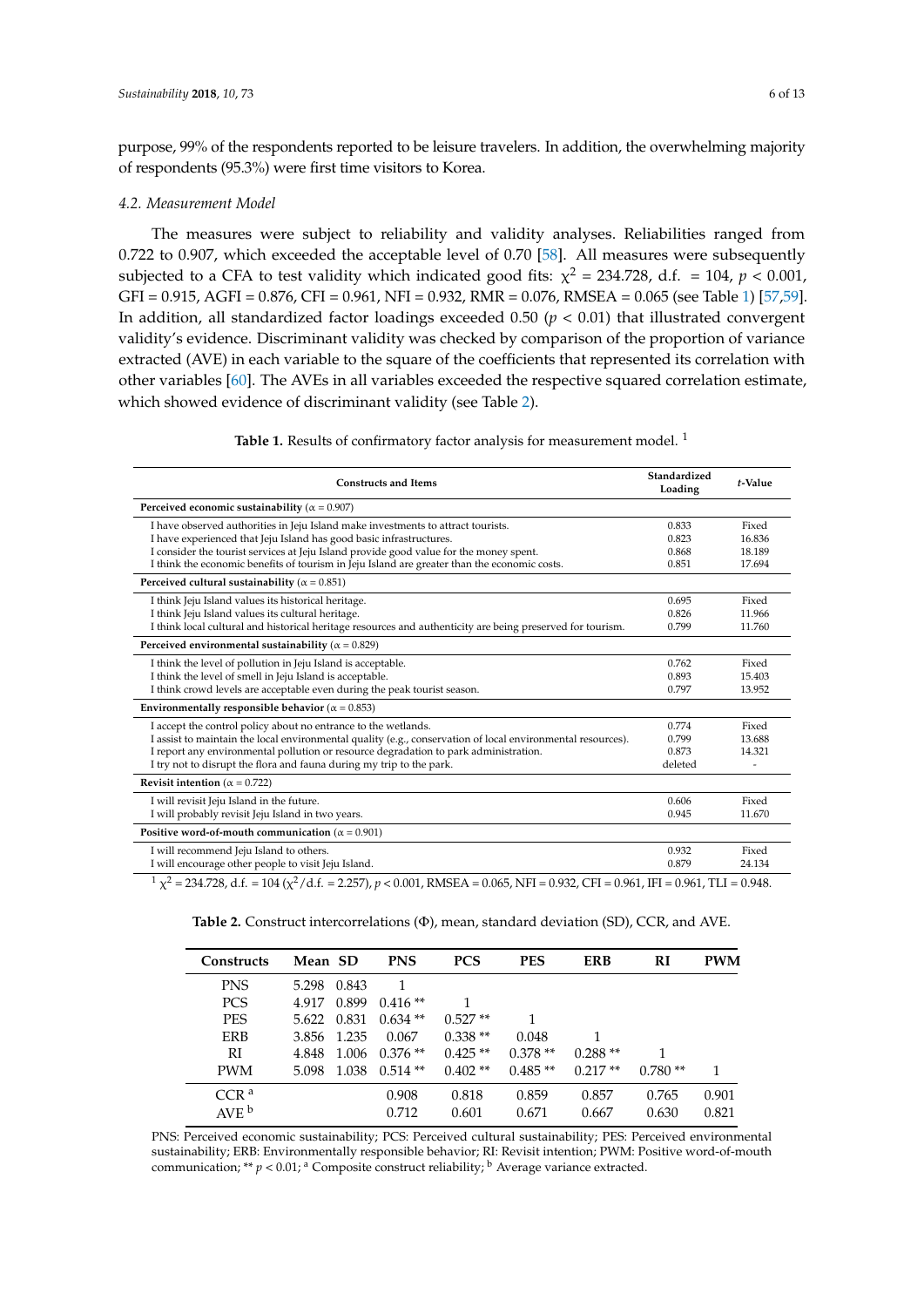Lastly, common method bias (CMB) via Harman's one-factor test was assessed [\[61\]](#page-11-20). This test was conducted to compare the proposed model's fit (i.e., multidimensional model) against a single-factor model. If the single-factor model is a better fit than the proposed model (i.e., one latent factor accounts *Sustainability* **2018**, *10*, 0073 10.3390/su10010073 7 of 13 for all variables), it suggests evidence of CMB [\[62\]](#page-11-21). The single-factor model yielded  $\chi^2$  = 1659.719 with d.f. = 119 (compared with  $\chi^2$  = 234.728 and d.f. = 104 for the six-dimensional measurement model). The fit was considerably worse for the unidimensional model; hence, CMB was not a serious threat for this study.

# *4.3. Structural Model and Test of Hypotheses 4.3. Structural Model and Test of Hypotheses*

The proposed model was tested by a covariance matrix using AMOS 20.0. The overall model fit indices indicated that the model fit the data well:  $\chi^2$  = 234.728, d.f. = 104,  $p$  < 0.001, GFI = 0.915,  $AGFI = 0.876$ , CFI = 0.961, NFI = 0.932, RMR = 0.076, RMSEA = 0.065. Maximum likelihood estimates for the parameters of the model are provided in Figure 2 and Table [3.](#page-7-0) parameters of the model are provided in Figure 2 and [Ta](#page-6-0)ble 3.

H1 predicted perceived sustainability would affect environmentally responsible behavior. H1 predicted perceived sustainability would affect environmentally responsible behavior. More More specifically, results illustrated that environmentally responsible behavior was significantly influenced specifically, results illustrated that environmentally responsible behavior was significantly positively by cultural sustainability (coefficient =  $0.555$ , *t*-value =  $5.549$ ,  $p < 0.01$ ), and negatively by environmental sustainability (coefficient =  $-0.264$ , *t*-value =  $-2.270$ ,  $p < 0.05$ ). However, economic sustainability was not statistically significant. Therefore, H1 was partially supported.

H2 posited perceived sustainability would influence revisit intention. The results showed that H2 posited perceived sustainability would influence revisit intention. The results showed that revisit intention was significantly influenced positively by economic (coefficient = 0.198, *t*-value = 2.242, revisit intention was significantly influenced positively by economic (coefficient = 0.198, *t*-value =  $p < 0.05$ ), cultural (coefficient = 0.204, *t*-value = 2.472,  $p < 0.05$ ), and environmental sustainability (coefficient =  $0.234$ , *t*-value =  $2.230$ ,  $p < 0.05$ ). Hence, H2 was supported.

H3 postulated perceived sustainability would impact positive word-of-mouth communication. H3 postulated perceived sustainability would impact positive word-of-mouth communication. Results indicated that positive word-of-mouth communication was significantly influenced positively by economic (coefficient =  $0.286$ , *t*-value =  $3.462$ ,  $p < 0.01$ ), cultural (coefficient =  $0.185$ , *t*-value =  $2.416$ ,  $p < 0.05$ ), and environmental sustainability (coefficient = 0.240, *t*-value = 2.451,  $p < 0.05$ ). Likewise, H3 was supported.

<span id="page-6-0"></span>

Figure 2. Final structural model. Standardized coefficient (t-value), solid line: significant path, dotted line: insignificant path,  $* p < 0.01$ ,  $* p < 0.05$ .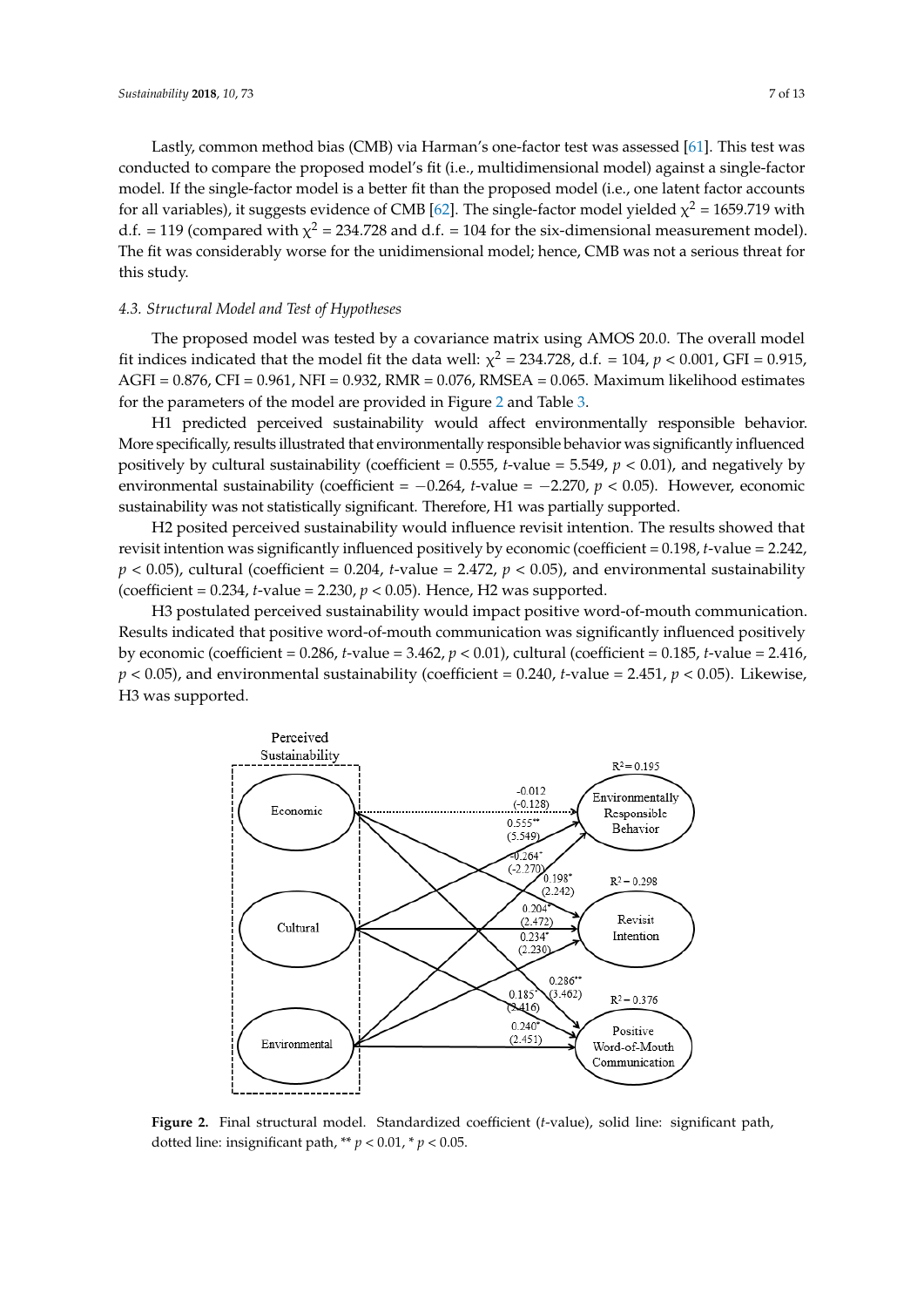<span id="page-7-0"></span>

| Path                                                                            | Standardized<br><b>Estimates</b> | Standardized<br>Error | t-Value   |
|---------------------------------------------------------------------------------|----------------------------------|-----------------------|-----------|
| Economic sustainability $\rightarrow$ Environmentally responsible behavior      | $-0.012$                         | 0.134                 | $-0.128$  |
| Cultural sustainability $\rightarrow$ Environmentally responsible behavior      | 0.555                            | 0.158                 | $5.549**$ |
| Environmental sustainability $\rightarrow$ Environmentally responsible behavior | $-0.264$                         | 0.184                 | $-2.270*$ |
| Economic sustainability $\rightarrow$ Revisit intention                         | 0.198                            | 0.082                 | $2.242*$  |
| Cultural sustainability $\rightarrow$ Revisit intention                         | 0.204                            | 0.087                 | $2.472*$  |
| Environmental sustainability $\rightarrow$ Revisit intention                    | 0.234                            | 0.111                 | $2.230*$  |
| Economic sustainability $\rightarrow$ Positive word-of-mouth communication      | 0.286                            | 0.105                 | $3.462**$ |
| Cultural sustainability $\rightarrow$ Positive word-of-mouth communication      | 0.185                            | 0.112                 | $2.416*$  |
| Environmental sustainability $\rightarrow$ Positive word-of-mouth communication | 0.240                            | 0.142                 | $2.451*$  |

#### **Table 3.** Standardized parameter estimates.

\*\* *p* < 0.01, \* *p* < 0.05.

#### <span id="page-7-1"></span>**5. Discussion**

This study aimed to underscore the significant role that international tourists may play in destination sustainability. While the importance of stakeholder involvement has been highlighted to achieve sustainable tourism development and management, the input of tourists as a stakeholder group is often overlooked [\[12](#page-9-11)[–14](#page-9-13)[,21](#page-10-6)[,54](#page-11-13)[,63–](#page-11-22)[65\]](#page-11-23). Moreover, in the case of internationally recognized destinations, it is arguable that tourists' de facto role is vital along with other stakeholders (e.g., domestic tourists, residents, and government) to achieve destination sustainability [\[66\]](#page-12-0).

Furthermore, although international tourism has grown sharply globally, there is a paucity of research with respect to the interrelationship between international tourists' perceptions of sustainability and favorable outcomes (i.e., revision intention, word-of-mouth communications, and environmentally responsible behavior) within a nature-based destination [\[54\]](#page-11-13). Accordingly, this study examined the influence of perceived sustainability on such variables among international tourists at Jeju Island. The results indicated that when international tourists have high levels of perceived sustainability, they are more likely to denote revisit intentions, engage in positive word-of-mouth communication, and pro-environmental behaviors at the visited destination.

#### *5.1. Perceived Sustainability and Environmentally Responsible Behavior*

The environmentally responsible behavior of international tourists was positively influenced by cultural and economic dimensions, and negatively influenced by environmental sustainability. While the positive relationships were in concert with previous research [\[39](#page-10-23)[,67\]](#page-12-1), the negative influence of environmental sustainability was unexpected. This finding could be the result of majority of international tourists were first time visitors to Jeju Island, and may not have place attachment to the destination [\[68](#page-12-2)[,69\]](#page-12-3). In addition, since tourist visits are temporary, they may not be aware and/or care about the harmful influences of their behavior on the destination's natural resources. Such behavioral tendencies by visitors have been illustrated in related studies [\[19](#page-10-4)[,20\]](#page-10-5).

From a practical perspective, Jeju management authorities need to acknowledge that "resources are not, but they become" [\[70\]](#page-12-4) (p. 15) to clearly understand the relationship between visitor's negative perception of environmental sustainability and environmentally responsible behavior. Environmental resources are not static but rather flexible. Depending on who utilizes and manages the natural resources, the environment can experience different consequences. Tourists may only realize the environmental consequence of their visit after they return home [\[71\]](#page-12-5). However, destination authorities should aim to communicate the environmental sustainability needs of the destination before and during the visit. Pro-environmental behavior of visitors is an ongoing managerial challenge, but its promotion among visitors can contribute positively to visitor's perception of destination sustainability [\[72–](#page-12-6)[74\]](#page-12-7). Ultimately, it is the destination authorities' responsibility to communicate the environmental challenges of the destination (e.g., increased carbon dioxide emissions, and decreased number of endangered species and algae) to tourists by formulating policies that can lead to an increase in visitors' awareness about Jeju's environmental sustainability. As communications are an important device to understand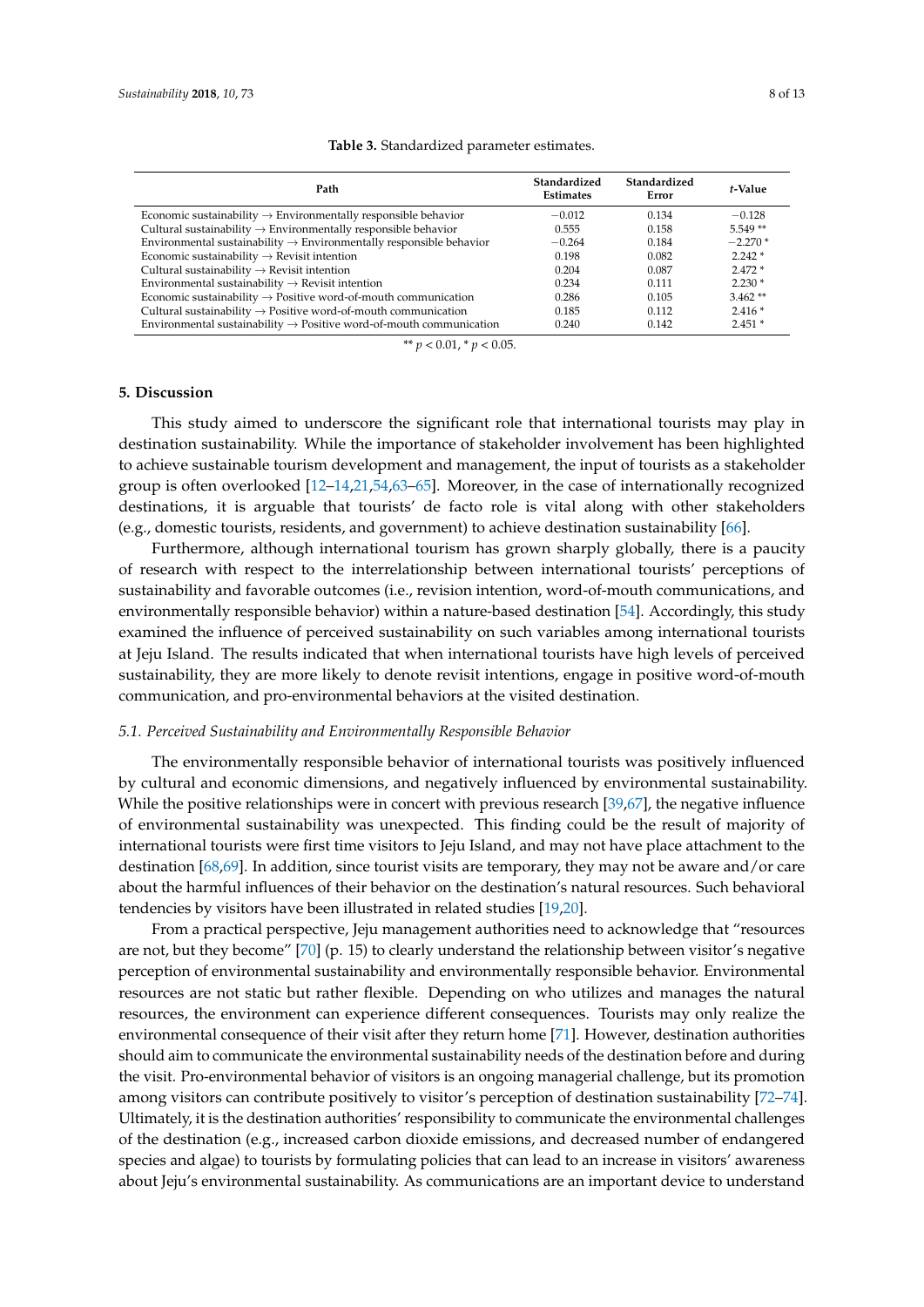visitor's perception of the environment [\[75\]](#page-12-8), language containing environment message can be a tool for authorities to communicate with visitors about the destination's environmental concerns. Language that targets to promote the environmental sustainability can be delivered by various communication mediums such as signage at the destination or online platforms. Specifically, utilizing Jeju Island's Destination Management Organization website and various official social network accounts by authorities (i.e., Instagram, Facebook, and Tweet) can be appropriate to educate international visitors to enhance their pro-environmental attitudes and perceptions.

#### *5.2. Perceived Sustainability and Destination Loyalty*

Destination authorities should be reminded that the tourism industry and market is consumer-driven [\[71\]](#page-12-5); such that success of a destination and reinforcement of sustainable tourism primarily depends on the tourists. Tourist's decision to travel is heavily influenced by the value they perceive from the natural resources. Therefore, it is essential for destination authorities to understand visitors' perception of the destination sustainability and its relationship to destination loyalty. The international visitors to Jeju Island exhibited a positive association of all three dimensions to their intention to visit and word-of-mouth communication. Jeju Special Province Government should understand the nature of destination sustainability among its three dimensions—economic, cultural, and environmental—are not mutually exclusive, but interrelated. The government is recommended to shape destination policies based on an integrated focus of the dimensions. Jeju Island can greatly benefit from a holistic action plan and a comprehensive management strategy for sustainable destination development when each dimension is closely coordinated. Implementation of policies to manage and utilize the land by incorporation of visitors' perspective could result in increased loyalty towards destination as well as awareness of sustainable tourism. Collectively, these can contribute to maintain and operate a sustainable tourism destination.

#### *5.3. Academic Implications*

Overall, by expanding previous research [\[28,](#page-10-24)[39\]](#page-10-23), this research proposed and incorporated all three dimensions (i.e., economic, cultural, and environmental) of perceived destination sustainability and identified its positive influence on both destination loyalty dimensions (i.e., positive word-of-mouth communication and revisit intention). The findings imply that perceptions of all dimensions of sustainability, as opposed to a single dimension, provide a more expansive explanation of international tourists' environmental behavior and intentions [\[39](#page-10-23)[,76](#page-12-9)[,77\]](#page-12-10). This finding is significant as the goal of sustainable tourism is to maintain a healthy balance between the three dimensions to ensure destination's long-term commitment to sustainability [\[28\]](#page-10-24).

To date, the existing sustainable tourism literature has largely emphasized the relationship between environmental sustainability and visitors' behaviors, referring to sustainable tourism as green tourism or ecotourism, and focusing on natural attractions [\[28\]](#page-10-24). However, destination loyalty has also been considered a critical factor influencing a destination's economic sustainability in terms of tourists' revisits, recommendation, and positive word-of-mouth [\[24](#page-10-9)[,25\]](#page-10-10). Thus, this study expanded the literature. The finding indicated that destination loyalty is multi-facet, and is essential to understand destination loyalty along with environmentally responsible behaviors from a wide range in the management of a sustainable tourism destination.

#### **6. Conclusions**

Although sustainable tourism is important for both tourists and residents in a destination, prior research has mainly focused on local community perspectives. Accordingly, this study investigated the influences of three dimensions of perceived sustainability on environmentally responsible behavior and destination loyalty among international tourists visiting Jeju Island, a major nature-based destination in South Korea. Based on the empirical findings, this study contributes to the literature on sustainable tourism.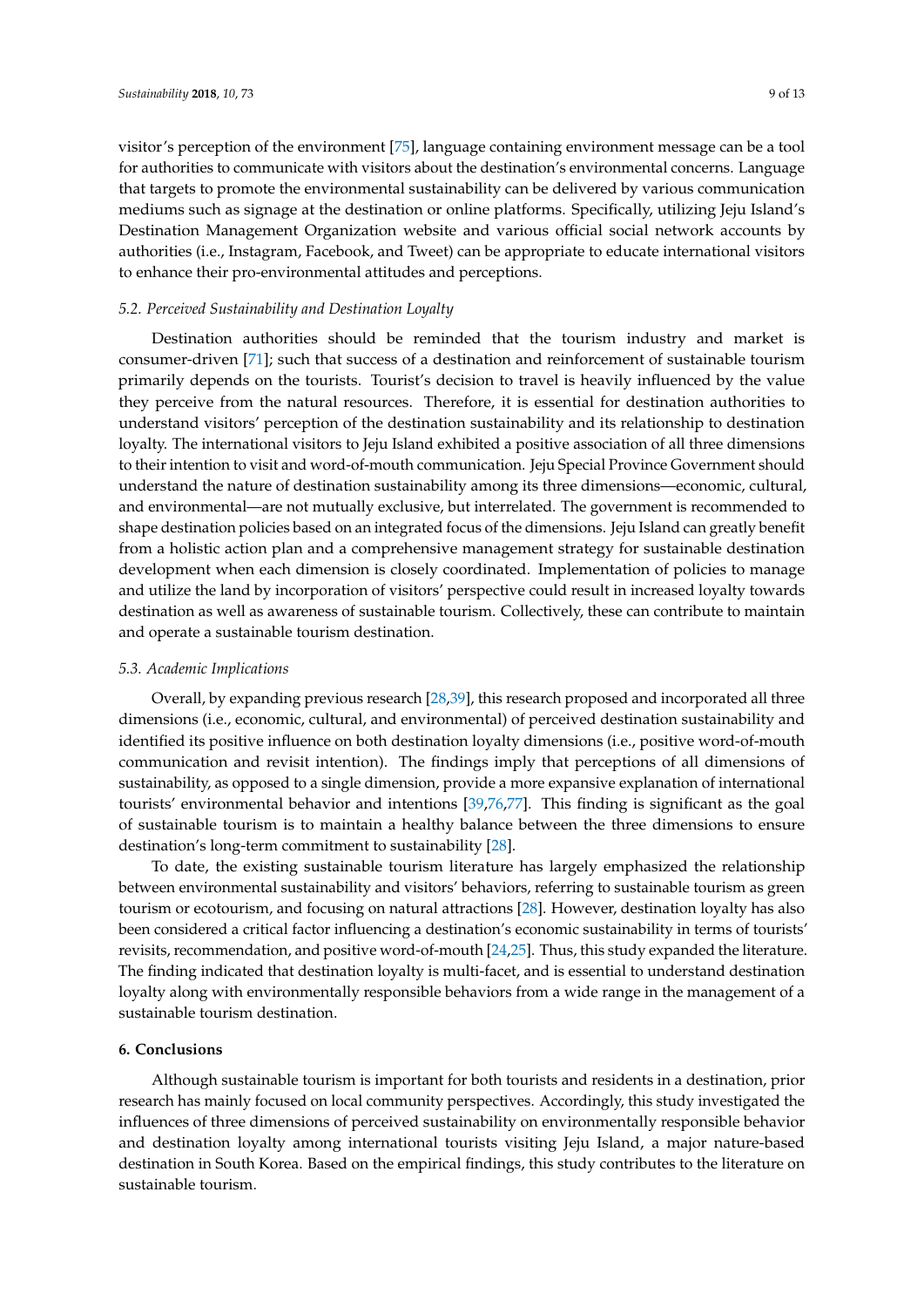#### <span id="page-9-14"></span>**7. Limitations and Recommendations**

This study calls for future research to extend the proposed model with potential moderators (e.g., gender, personality, cultural value, personal value orientations, etc.). This might influence the perception of destination sustainability and formation of behavioral intention, and associated behaviors (e.g., willingness to pay a premium for a destination, recommendation, etc.) among international tourists. Second, other mediators between perceived sustainability and behavioral intention/behavior (e.g., satisfaction, emotion, place attachment, and commitment) could also be utilized to enhance the explanation power of tourists' perceived sustainability predicting their actual behavior. Third, the sampling strategy was limited due to privacy and proprietary issues as noted by the tour operators. Since respondents were not directly accessible to researchers; the lack of random sampling might have skewed the findings. Further research is recommended to ensure a larger sample based on a randomized approach to provide additional generalizations of the findings. Lastly, replicated research with a focus on domestic tourists is also recommended, as findings may differ, and management actions will need to be accordingly accommodated.

**Acknowledgments:** Publication of this article was funded by the University of Florida Open Access Publishing Fund.

**Author Contributions:** All authors conceived and designed the research. Min-Seong Kim analyzed the data; Min-Seong Kim wrote Sections [1,](#page-0-0) [2.1.2](#page-3-0) and [3–](#page-4-0)[7,](#page-9-14) and revised the manuscript. Brijesh Thapa wrote Sections [1,](#page-0-0) [5](#page-7-1) and [7,](#page-9-14) and revised the manuscript. Hany Kim wrote Sections [2.1](#page-2-0) and [5.](#page-7-1)

**Conflicts of Interest:** The authors declare no conflict of interest.

# **References**

- <span id="page-9-0"></span>1. Gale, T.; Hill, J. Ecotourism and environmental sustainability: An introduction. In *Ecotourism and Environmental Sustainability: Principles and Practice*; Ashgate Publishing, Ltd.: Farnham, UK, 2009; pp. 3–16.
- <span id="page-9-1"></span>2. Hall, M. Policy learning and policy failure in sustainable tourism governance. From first and second-order to third-order change. *J. Sustain. Tour.* **2011**, *19*, 649–671. [\[CrossRef\]](http://dx.doi.org/10.1080/09669582.2011.555555)
- <span id="page-9-2"></span>3. UNESCO. Ecological Sciences for Sustainable Development. 2017. Available online: [http://www.unesco.](http://www.unesco.org/new/en/natural-sciences/environment/ecological-sciences/biosphere-reserves/asia-and-the-pacific/republic-of-korea/jeju-island) [org/new/en/natural-sciences/environment/ecological-sciences/biosphere-reserves/asia-and-the-pacific/](http://www.unesco.org/new/en/natural-sciences/environment/ecological-sciences/biosphere-reserves/asia-and-the-pacific/republic-of-korea/jeju-island) [republic-of-korea/jeju-island](http://www.unesco.org/new/en/natural-sciences/environment/ecological-sciences/biosphere-reserves/asia-and-the-pacific/republic-of-korea/jeju-island) (accessed on 19 December 2017).
- <span id="page-9-3"></span>4. UNESCO World Heritage Conventions. World Heritage List. 2017. Available online: [http://whc.unesco.](http://whc.unesco.org/en/list/1264/) [org/en/list/1264/](http://whc.unesco.org/en/list/1264/) (accessed on 10 August 2017).
- <span id="page-9-4"></span>5. Baral, B.; Hazan, H.; Thapa, B. Visitor perceptions of World Heritage value at Sagarmatha (Mt. Everest) National Park, Nepal. *J. Sustain. Tour.* **2017**, *25*, 1494–1512. [\[CrossRef\]](http://dx.doi.org/10.1080/09669582.2017.1291647)
- <span id="page-9-5"></span>6. Kim, H.; Stepchenkova, S. Understanding destination personality through visitors' experience: A cross-cultural perspective. *J. Destin. Mark. Manag.* **2016**. [\[CrossRef\]](http://dx.doi.org/10.1016/j.jdmm.2016.06.010)
- <span id="page-9-6"></span>7. Jeju Special Self-Governing Province. Statistics. 2017. Available online: [http://www.jeju.go.kr/open/](http://www.jeju.go.kr/open/governmen/stats/stats.htm) [governmen/stats/stats.htm](http://www.jeju.go.kr/open/governmen/stats/stats.htm) (accessed on 12 August 2017).
- <span id="page-9-7"></span>8. Korea.net. Korea's Inbound Tourists Hit 12 Million. 2013. Available online: [http://www.korea.net/](http://www.korea.net/NewsFocus/Culture/view?articleId=116685) [NewsFocus/Culture/view?articleId=116685](http://www.korea.net/NewsFocus/Culture/view?articleId=116685) (accessed on 25 November 2017).
- <span id="page-9-8"></span>9. Korea Tourism Organization. Natural Heritage Sites. 2016. Available online: [http://english.visitkorea.or.kr/](http://english.visitkorea.or.kr/enu/ATR/SI_ENG_3_3.jsp) [enu/ATR/SI\\_ENG\\_3\\_3.jsp](http://english.visitkorea.or.kr/enu/ATR/SI_ENG_3_3.jsp) (accessed on 23 April 2017).
- <span id="page-9-9"></span>10. Chung, J.Y.; Whang, T. The impact of low cost carriers on Korean Island tourism. *J. Transp. Geogr.* **2011**, *19*, 1335–1340. [\[CrossRef\]](http://dx.doi.org/10.1016/j.jtrangeo.2011.07.004)
- <span id="page-9-10"></span>11. Hwang, D.; Stewart, W.P.; Ko, D.W. Community behavior and sustainable rural tourism development. *J. Travel Res.* **2012**, *51*, 328–341. [\[CrossRef\]](http://dx.doi.org/10.1177/0047287511410350)
- <span id="page-9-11"></span>12. Iniesta-Bonillo, M.A.; Sánchez-Fernández, R.; Jiménez-Castillo, D. Sustainability, value, and satisfaction: Model testing and cross-validation in tourist destinations. *J. Bus. Res.* **2016**, *69*, 5002–5007. [\[CrossRef\]](http://dx.doi.org/10.1016/j.jbusres.2016.04.071)
- <span id="page-9-12"></span>13. Nicholas, L.; Thapa, B. Visitor perspectives on sustainable tourism development in the pitons management area world heritage site, St. Lucia. *Environ. Dev. Sustain.* **2010**, *12*, 839–857. [\[CrossRef\]](http://dx.doi.org/10.1007/s10668-009-9227-y)
- <span id="page-9-13"></span>14. Raymond, C.; Brown, G. A spatial method for assessing resident and visitor attitudes towards tourism growth and development. *J. Sustain. Tour.* **2007**, *15*, 520–540. [\[CrossRef\]](http://dx.doi.org/10.2167/jost681.0)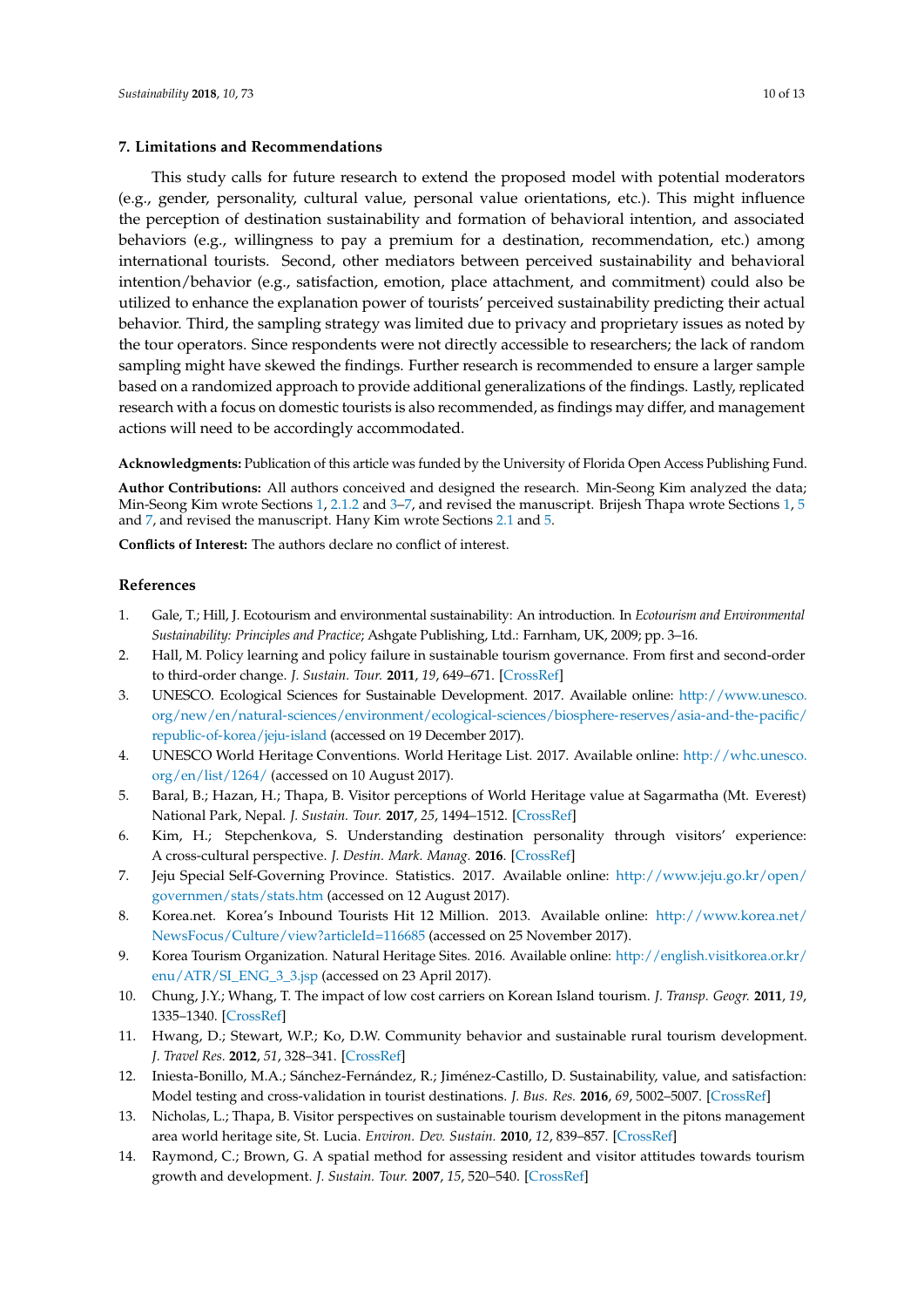- <span id="page-10-1"></span>15. Thapa, B. Visitor segments and attitudes toward sustainable tourism in protected areas: A case study in Zambia. *J. Park Recreat. Adm.* **2013**, *31*, 50–60.
- <span id="page-10-0"></span>16. Weaver, D.B.; Lawton, L.J. Visitor attitudes toward tourism development and product integration in an Australian urban-rural fringe. *J. Travel Res.* **2004**, *42*, 286–296. [\[CrossRef\]](http://dx.doi.org/10.1177/0047287503258834)
- <span id="page-10-2"></span>17. Gössling, S.; Bredberg, M.; Randow, A.; Sandström, E.; Svensson, P. Tourist perceptions of climate change: A study of international tourists in Zanzibar. *Curr. Issues Tour.* **2006**, *9*, 419–435. [\[CrossRef\]](http://dx.doi.org/10.2167/cit265.0)
- <span id="page-10-3"></span>18. Scott, D.; Peeters, P.; Gössling, S. Can tourism deliver its "aspirational" greenhouse gas emission reduction targets? *J. Sustain. Tour.* **2010**, *18*, 393–408. [\[CrossRef\]](http://dx.doi.org/10.1080/09669581003653542)
- <span id="page-10-4"></span>19. Hill, J.; Woodland, W.; Gough, G. Can visitor satisfaction and knowledge about tropical rainforests be enhanced through biodiversity interpretation, and does this promote a positive attitude towards ecosystem conservation? *J. Ecotour.* **2007**, *6*, 75–85. [\[CrossRef\]](http://dx.doi.org/10.2167/joe166.0)
- <span id="page-10-5"></span>20. Archer, B.; Cooper, C.; Ruhanen, L. The positive and negative impacts of tourism. *Glob. Tour.* **2005**, *3*, 79–102.
- <span id="page-10-6"></span>21. Chiu, Y.T.H.; Lee, W.I.; Chen, T.H. Environmentally responsible behavior in ecotourism: Antecedents and implications. *Tour. Manag.* **2014**, *40*, 321–329. [\[CrossRef\]](http://dx.doi.org/10.1016/j.tourman.2013.06.013)
- <span id="page-10-7"></span>22. Thapa, B.; Graefe, A.R.; Meyer, L.A. Moderator and mediator effects of scuba diving specialization on marine-based environmental knowledge-behavior contingency. *J. Environ. Educ.* **2005**, *37*, 53–67. [\[CrossRef\]](http://dx.doi.org/10.3200/JOEE.37.1.53-68)
- <span id="page-10-8"></span>23. Martin, S.R.; Marsolais, J.; Rolloff, D. Visitor perceptions of appropriate management actions across the recreation opportunity spectrum. *J. Park Recreat. Adm.* **2009**, *27*, 56–69.
- <span id="page-10-9"></span>24. Sun, X.; Chi, C.G.Q.; Xu, H. Developing destination loyalty: The case of Hainan Island. *Ann. Tour. Res.* **2013**, *43*, 547–577. [\[CrossRef\]](http://dx.doi.org/10.1016/j.annals.2013.04.006)
- <span id="page-10-10"></span>25. Park, Y.; Njite, D. Relationship between destination image and tourists' future behavior: Observations from Jeju Island, Korea. *Asia Pac. J. Tour. Res.* **2010**, *15*, 1–20. [\[CrossRef\]](http://dx.doi.org/10.1080/10941660903510024)
- <span id="page-10-11"></span>26. Fennell, D.; Markwell, K. Ethical and sustainability dimensions of foodservice in Australian ecotourism businesses. *J. Ecotour.* **2015**, *14*, 48–63. [\[CrossRef\]](http://dx.doi.org/10.1080/14724049.2015.1080716)
- <span id="page-10-12"></span>27. Lee, T.H. Influence analysis of community resident support for sustainable tourism development. *Tour.·Manag.* **2013**, *34*, 37–46. [\[CrossRef\]](http://dx.doi.org/10.1016/j.tourman.2012.03.007)
- <span id="page-10-24"></span>28. Miller, D.; Merrilees, B.; Coghlan, A. Sustainable urban tourism: Understanding and developing visitor pro-environmental behaviours. *J. Sustain. Tour.* **2015**, *23*, 26–46. [\[CrossRef\]](http://dx.doi.org/10.1080/09669582.2014.912219)
- <span id="page-10-13"></span>29. Parker, P.; Rollins, R.; Murray, G.; Chafey, A.; Cannessa, R. Community perceptions of the contributions of parks to sustainability in Canada. *Leis. Loisir* **2017**, *41*, 365–389. [\[CrossRef\]](http://dx.doi.org/10.1080/14927713.2017.1352455)
- <span id="page-10-14"></span>30. Martínez, P.; Rodríguez del Bosque, I. Sustainability dimensions: A source to enhance corporate reputation. *Corp Reput. Rev.* **2014**, *17*, 239–253. [\[CrossRef\]](http://dx.doi.org/10.1057/crr.2014.13)
- <span id="page-10-15"></span>31. Mowforth, M.; Munt, I. *Tourism and Sustainability: Development, Globalisation and New Tourism in the Third World*; Routledge: Abingdon, UK, 2015; ISBN 9781138013254.
- <span id="page-10-16"></span>32. Joshi, R.; Dhyani, P.P. Environmental sustainability and tourism-implications of trend synergies of tourism in Sikkim Himalaya. *Curr. Sci.* **2009**, *97*, 33–41.
- <span id="page-10-17"></span>33. Puhakka, R.; Sarkki, S.; Cottrell, S.P.; Siikamäki, P. Local discourses and international initiatives: Sociocultural sustainability of tourism in Oulanka National Park, Finland. *J. Sustain. Tour.* **2009**, *17*, 529–549. [\[CrossRef\]](http://dx.doi.org/10.1080/09669580802713457)
- <span id="page-10-18"></span>34. Nyaupane, G.P.; Thapa, B. Evaluation of ecotourism: A comparative assessment in the Annapurna Conservation Area Project, Nepal. *J. Ecotour.* **2004**, *3*, 20–45. [\[CrossRef\]](http://dx.doi.org/10.1080/14724040408668148)
- <span id="page-10-19"></span>35. Freeman, R.E. *Strategic Management: A Stakeholder Approach*; Pitman Publishing Inc.: Marshfield, WI, USA, 1984; ISBN 9780521151740.
- <span id="page-10-20"></span>36. Maignan, I.; Ferrell, O.C.; Ferrell, L. A stakeholder model for implementing social responsibility in marketing. *Eur. J. Mark.* **2005**, *39*, 956–977. [\[CrossRef\]](http://dx.doi.org/10.1108/03090560510610662)
- <span id="page-10-21"></span>37. Gronau, W. Encouraging behavioural change towards sustainable tourism: A German approach to free public transport for tourists. *J. Sustain. Tour.* **2017**, *25*, 265–275. [\[CrossRef\]](http://dx.doi.org/10.1080/09669582.2016.1198357)
- <span id="page-10-22"></span>38. Lee, T.H.; Jan, F.H. The effects of recreation experience, environmental attitude, and biospheric value on the environmentally responsible behavior of nature-based tourists. *Environ. Manag.* **2015**, *56*, 193–208. [\[CrossRef\]](http://dx.doi.org/10.1007/s00267-015-0488-y) [\[PubMed\]](http://www.ncbi.nlm.nih.gov/pubmed/25840700)
- <span id="page-10-23"></span>39. Packer, J.; Ballantyne, R.; Hughes, K. Chinese and Australian tourists' attitudes to nature, animals and environmental issues: Implications for the design of nature-based tourism experiences. *Tour. Manag.* **2014**, *44*, 101–107. [\[CrossRef\]](http://dx.doi.org/10.1016/j.tourman.2014.02.013)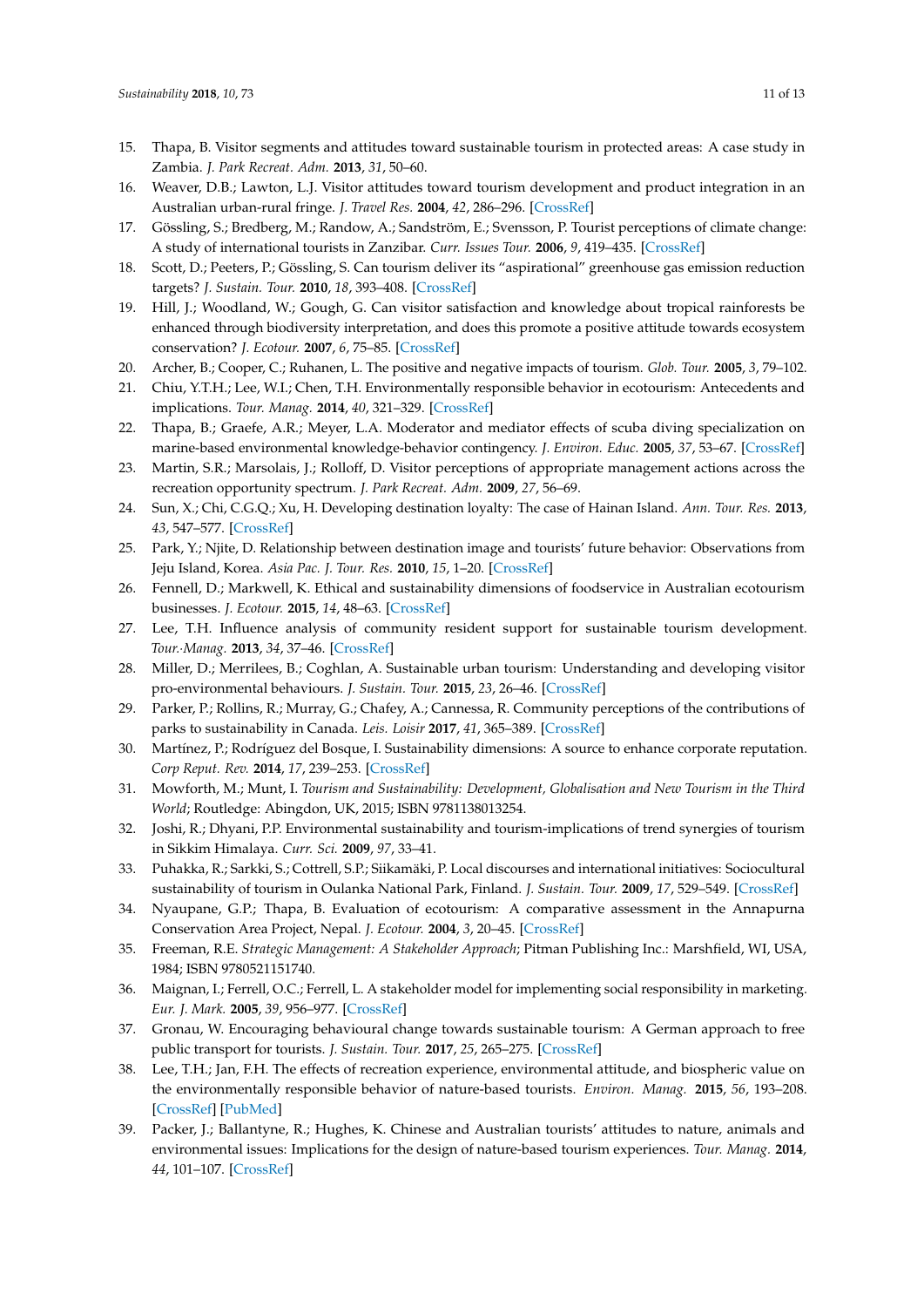- <span id="page-11-0"></span>40. Poudel, S.; Nyaupane, G.P. Understanding environmentally responsible behavior of ecotourists: The Reasoned Action approach. *Tour. Plan. Dev.* **2017**, *14*, 337–352. [\[CrossRef\]](http://dx.doi.org/10.1080/21568316.2016.1221851)
- <span id="page-11-1"></span>41. Konecnik, M. Croatian-based brand equity for Slovenia as a tourism destination. *Econ. Bus. Rev. Cent. South-East. Eur.* **2006**, *8*, 83–108.
- <span id="page-11-7"></span>42. Konecnik, M.; Gartner, W.C. Customer-based brand equity for a destination. *Ann. Tour. Res.* **2007**, *34*, 400–421. [\[CrossRef\]](http://dx.doi.org/10.1016/j.annals.2006.10.005)
- <span id="page-11-2"></span>43. Pike, S. Consumer-based brand equity for destinations: Practical DMO performance measures. *J. Travel Tour. Mark.* **2007**, *22*, 51–61. [\[CrossRef\]](http://dx.doi.org/10.1300/J073v22n01_04)
- <span id="page-11-3"></span>44. Pike, S. Destination branding case study: Tracking brand equity for an emerging destination between 2003 and 2007. *J. Hosp. Tour. Res.* **2010**, *34*, 124–139. [\[CrossRef\]](http://dx.doi.org/10.1177/1096348009349820)
- <span id="page-11-4"></span>45. Pike, S.; Bianchi, C.; Kerr, G.; Patti, C. Consumer-based brand equity for Australia as a long-haul tourism destination in an emerging market. *Int. Mark. Rev.* **2010**, *27*, 434–449. [\[CrossRef\]](http://dx.doi.org/10.1108/02651331011058590)
- <span id="page-11-5"></span>46. Tanford, S. The impact of tier level on attitudinal and behavioral loyalty of hotel reward program members. *Int. J. Hosp. Manag.* **2013**, *34*, 285–294. [\[CrossRef\]](http://dx.doi.org/10.1016/j.ijhm.2013.04.006)
- <span id="page-11-6"></span>47. Zhang, H.; Fu, X.; Cai, L.A.; Lu, L. Destination image and tourist loyalty: A meta-analysis. *Tour. Manag.* **2014**, *40*, 213–223. [\[CrossRef\]](http://dx.doi.org/10.1016/j.tourman.2013.06.006)
- <span id="page-11-8"></span>48. Boo, S.; Busser, J.; Baloglu, S. A model of customer-based brand equity and its application to multiple destinations. *Tour. Manag.* **2009**, *30*, 219–231. [\[CrossRef\]](http://dx.doi.org/10.1016/j.tourman.2008.06.003)
- <span id="page-11-9"></span>49. Cook, R.A.; Hsu, C.H.; Marqua, J.J. *Tourism: The Business of Hospitality and Travel*; Pearson: New York, NY, USA, 2014; ISBN 9780133113532.
- 50. Frechtling, D.C.; Horvath, E. Estimating the multiplier effects of tourism expenditures on a local economy through a regional input-output model. *J. Travel Res.* **1999**, *37*, 324–332. [\[CrossRef\]](http://dx.doi.org/10.1177/004728759903700402)
- <span id="page-11-10"></span>51. Goeldner, C.R.; Ritchie, J.B. *Tourism: Principles, Practices, Philosophies*; John Wiley & Sons: Hoboken, NJ, USA, 2006; ISBN 9781118071779.
- <span id="page-11-11"></span>52. Kastenholz, E. 'Management of demand' as a tool in sustainable tourist destination development. *J. Sustain. Tour.* **2004**, *12*, 388–408. [\[CrossRef\]](http://dx.doi.org/10.1080/09669580408667246)
- <span id="page-11-12"></span>53. Rodríguez Díaz, M.; Espino Rodríguez, T.F. Determining the sustainability factors and performance of a tourism destination from the stakeholders' perspective. *Sustainability* **2016**, *8*, 951. [\[CrossRef\]](http://dx.doi.org/10.3390/su8090951)
- <span id="page-11-13"></span>54. Han, J.H.; Lee, M.J.; Hwang, Y.S. Tourists' environmentally responsible behavior in response to climate change and tourist experiences in nature-based tourism. *Sustainability* **2016**, *8*, 644. [\[CrossRef\]](http://dx.doi.org/10.3390/su8070644)
- <span id="page-11-14"></span>55. Priskin, J.; McCool, S. The visitor experience: An essential component of protected area stewardship. *Parks* **2006**, *16*, 1–2.
- <span id="page-11-15"></span>56. Han, H.; Hyun, S.S. Customer retention in the medical tourism industry: Impact of quality, satisfaction, trust, and price reasonableness. *Tour. Manag.* **2015**, *46*, 20–29. [\[CrossRef\]](http://dx.doi.org/10.1016/j.tourman.2014.06.003)
- <span id="page-11-16"></span>57. Hair, J.F.; Anderson, R.E.; Tatham, R.E.; Black, W.C. *Multivariate Data Analysis*, 5th ed.; Prentice Hall: Upper Saddle River, NJ, USA, 1998; ISBN 9780138948580.
- <span id="page-11-17"></span>58. Nunnally, J.C. *Psychometric Theory*, 2nd ed.; McGraw-Hill: New York, NY, USA, 1978; ISBN 9780070478497.
- <span id="page-11-18"></span>59. Anderson, J.C.; Gerbing, D.W. Assumptions and comparative strengths of the two-step approach: Comment on Fornell and Yi. *Sociol. Method Res.* **1992**, *20*, 321–333. [\[CrossRef\]](http://dx.doi.org/10.1177/0049124192020003002)
- <span id="page-11-19"></span>60. Fornell, C.; Larcker, D.F. Evaluating structural equation models with unobservable variables and measurement error. *J. Mark. Res.* **1981**, *18*, 39–50. [\[CrossRef\]](http://dx.doi.org/10.2307/3151312)
- <span id="page-11-20"></span>61. Bauer, H.H.; Falk, H.; Hammerschmidt, M. eTransQual: A transaction process-based approach for capturing service quality in online shopping. *J. Bus. Res.* **2006**, *59*, 866–975. [\[CrossRef\]](http://dx.doi.org/10.1016/j.jbusres.2006.01.021)
- <span id="page-11-21"></span>62. Podsakoff, P.M.; Organ, D.W. Self-reports in organizational research: Problems and prospects. *J. Manag.* **1986**, *12*, 531–544. [\[CrossRef\]](http://dx.doi.org/10.1177/014920638601200408)
- <span id="page-11-22"></span>63. Jaafar, M.; Noor, S.M.; Rasoolimanesh, S.M. Perception of young local residents toward sustainable conservation programmes: A case study of the Lenggong World Cultural Heritage Site. *Tour. Manag.* **2015**, *48*, 154–163. [\[CrossRef\]](http://dx.doi.org/10.1016/j.tourman.2014.10.018)
- 64. Nicholas, L.; Thapa, B.; Ko, Y.J. Residents' perspectives of a World Heritage Site: The Pitons Management Area, St. Lucia. *Ann. Tour. Res.* **2009**, *36*, 390–412. [\[CrossRef\]](http://dx.doi.org/10.1016/j.annals.2009.03.005)
- <span id="page-11-23"></span>65. Rasoolimanesh, S.M.; Jaafar, M. Sustainable tourism development and residents' perceptions in World Heritage Site destinations. *Asia Pac. J. Tour. Res.* **2017**, *22*, 34–48. [\[CrossRef\]](http://dx.doi.org/10.1080/10941665.2016.1175491)